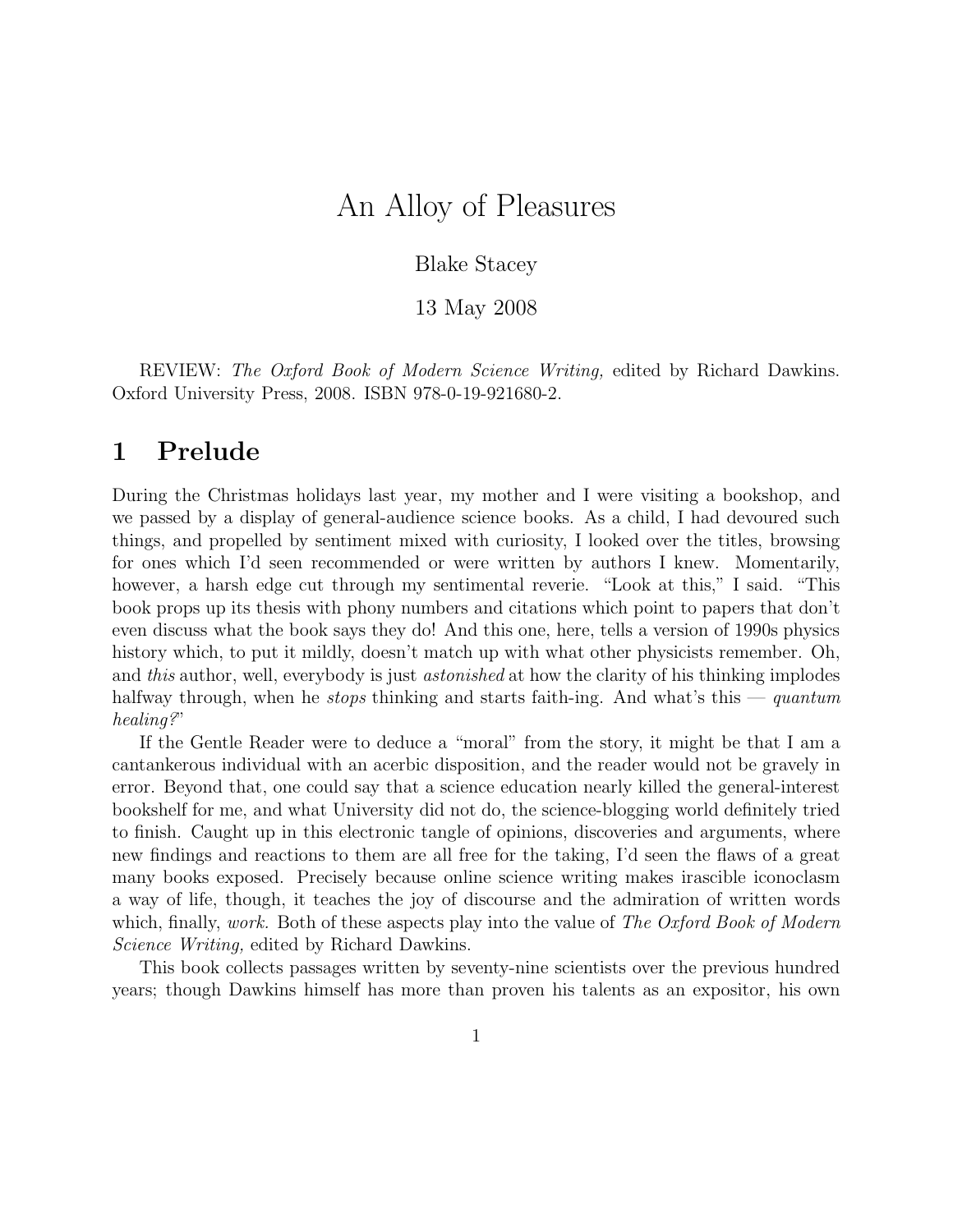writings are confined to introductory remarks giving context for each selection. Biology is represented quite strongly, and physics makes a good showing. Astronomy, other than the cosmological variety, makes mostly cameo appearances, and chemistry seems rather the poor stepchild. (Max Perutz, a Nobel Laureate, contributes a bit on X-ray crystallography which is largely an admiring biographical sketch of fellow laureate Dorothy Hodgkin, and the wellknown neurologist Oliver Sacks is roped in to give a quirky reminiscence about tungsten! Primo Levi's tale of a carbon atom, though, is not to be missed.) Truly commendable is Dawkins's inclusion of mathematics, a subject which provokes an unnatural fear even in literate readers who appreciate science and enjoy reading about the latest fossil or the most newly discovered extra-solar planet. The selections chosen for The Oxford Book are clear, memorable and not infrequently poetic. Upon occasion, they deliver on that great promise of science education: to provoke the learner into seeing the natural world and the products of the human mind in a new and unforgettable light. After reading what Stephen Jay Gould wrote about Charles Darwin's take on the humble earthworm,<sup>1</sup> for example, it is difficult to see in the same way such a simple thing as worms coming out on a pavement after the rain.

The Oxford Book would serve as an excellent smörgåsbord of introductions for the reader who has grown interested in science but doesn't know where to begin. Likewise, those who catch the biggest headlines and read about the flashiest new breakthroughs will likely benefit from a book about science which has stood the test of time, about discoveries which have kept on inducing breathlessness for several decades. A specialist trained in one scientific field could also enjoy an interlude of lateral thought, poking into a new domain of learning to flex the thought-muscles.

When I've heard people talk about a movie or a book being "an unalloyed pleasure," they mean it to be joy without stopping, all good and nothing bad. Given that an alloy is a mixture of metals, the phrase also carries a trace contamination of the idea that the book or the movie being talked about only offers one kind of goodness — all drama and no comedy, let's say. Consequently, I find myself describing The Oxford Book of Modern Science Writing as an *alloyed* pleasure, a mixture of different satisfactions, in unequal amounts. The amazing facts, the flashes of wit, the moments of rapturous wonder are all there to be had, but Dawkins has also provided a series of portals to debate. I'm not talking about a nasty kind of political infighting, with accusations and character assassination, but rather the academic version of the same process: the rolling up of sleeves, the setting down of the teacup and the declaration of intellectual combat.

The book club meetings for this volume can, and *should*, be... volatile places.

 $1$ See http://darwin-online.org.uk/EditorialIntroductions/Freeman\_VegetableMouldandWorms. html.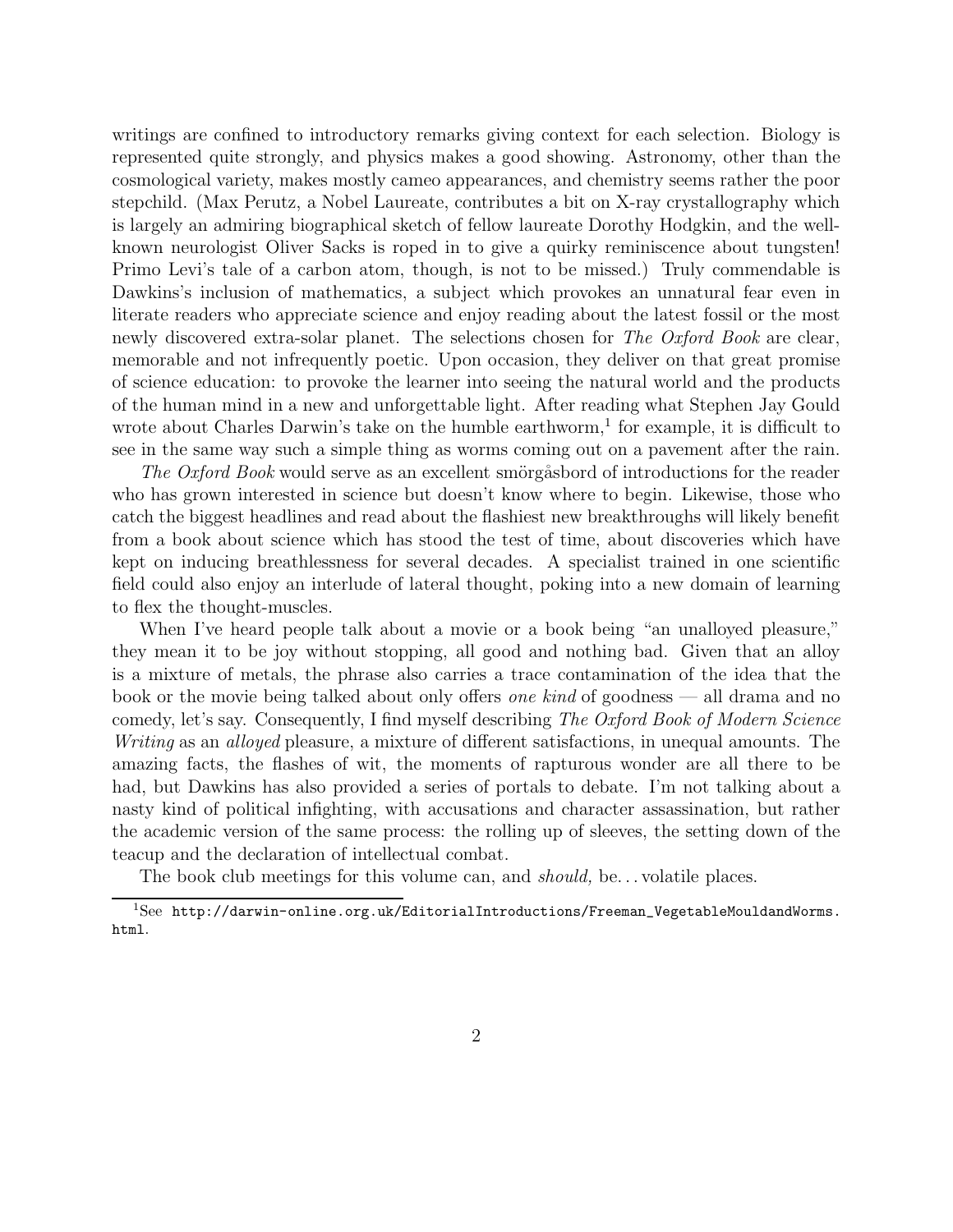### 2 Sins of Science Writing

A science book can go bad in several ways. First, and most obviously, it can be just plain wrong. The bilious denials of evolution turned out by creationist frauds qualify most excellently in this department. Second, a book can grow out of date; indeed, the very nature of the scientific process makes this an occupational hazard in the expository profession. Also, a book can purport to set out the facts but in reality be an exercise in polemic, substituting spin for science or making emotional appeals where evidence is required. More subtle, but upon occasion just as pernicious, is when an author presents the right facts in the wrong context, making an ordinary workaday development out to be a revolution<sup>2</sup> or presenting a tentative proposition as incontrovertible. It's easier to tell a stock "human interest" story than it is to present a detailed finding correctly.<sup>3</sup>

Nothing in The Oxford Book struck me as horrifyingly wrong  $-$  as befits its pedigree, it comes nowhere near creationist-caliber wrongness. Now and again, the selections dated themselves: we know more about photosynthesis than we did when Primo Levi wrote his prose poem about carbon, for example, and Loren Eiseley's "How Flowers Changed the World" mentions the extinction of the dinosaurs but hails from a time more than twenty years before Luis Alvarez and company even proposed the asteroid-impact explanation.

Dawkins is often conscientious about indicating when an idea described in an excerpt is contested or poorly established. He leans on Roger Penrose to explain Gödel's Incompleteness Theorem,<sup>4</sup> but he observes that Penrose's pet proposals about human consciousness are "controversial, not to say eccentric," and the anthology doesn't bother to quote them. This, I'd wager, is putting it mild compared to the responses one could elicit from other quarters, but a full explanation of the controversy would entail lessons in quantum physics and computer science both. While the Gentle Reader doubtless has sufficient patience for such an excursion, the window in which I am typing these words may be too narrow to contain it. Suffice to say that Penrose has found a peculiar way to conclude that computers can never match the powers of the human mind, by esteeming computers poorly and humans too well.<sup>5</sup> To resolve what others see as a non-problem, he invokes quantum physics, but not just quantum physics: rather than saying that the human brain supports the kind of quantum computation which physicists and engineers are currently trying to implement, using the rules of quantum behavior we already understand, Penrose's formulation requires a new

 ${}^{2}PZ$  Myers debunks one example of this at http://scienceblogs.com/pharyngula/2007/03/scott\_ adams\_reads\_newsweek\_uho.php.

<sup>&</sup>lt;sup>3</sup>I made a rough attempt to catalogue these types of stock narratives at http://www.sunclipse.org/ ?p=49.

 ${}^{4}$ For a good introduction, see http://www.scottaaronson.com/democritus/lec3.html.

 ${}^{5}$ See, e.g., http://scottaaronson.com/democritus/lec10.5.html.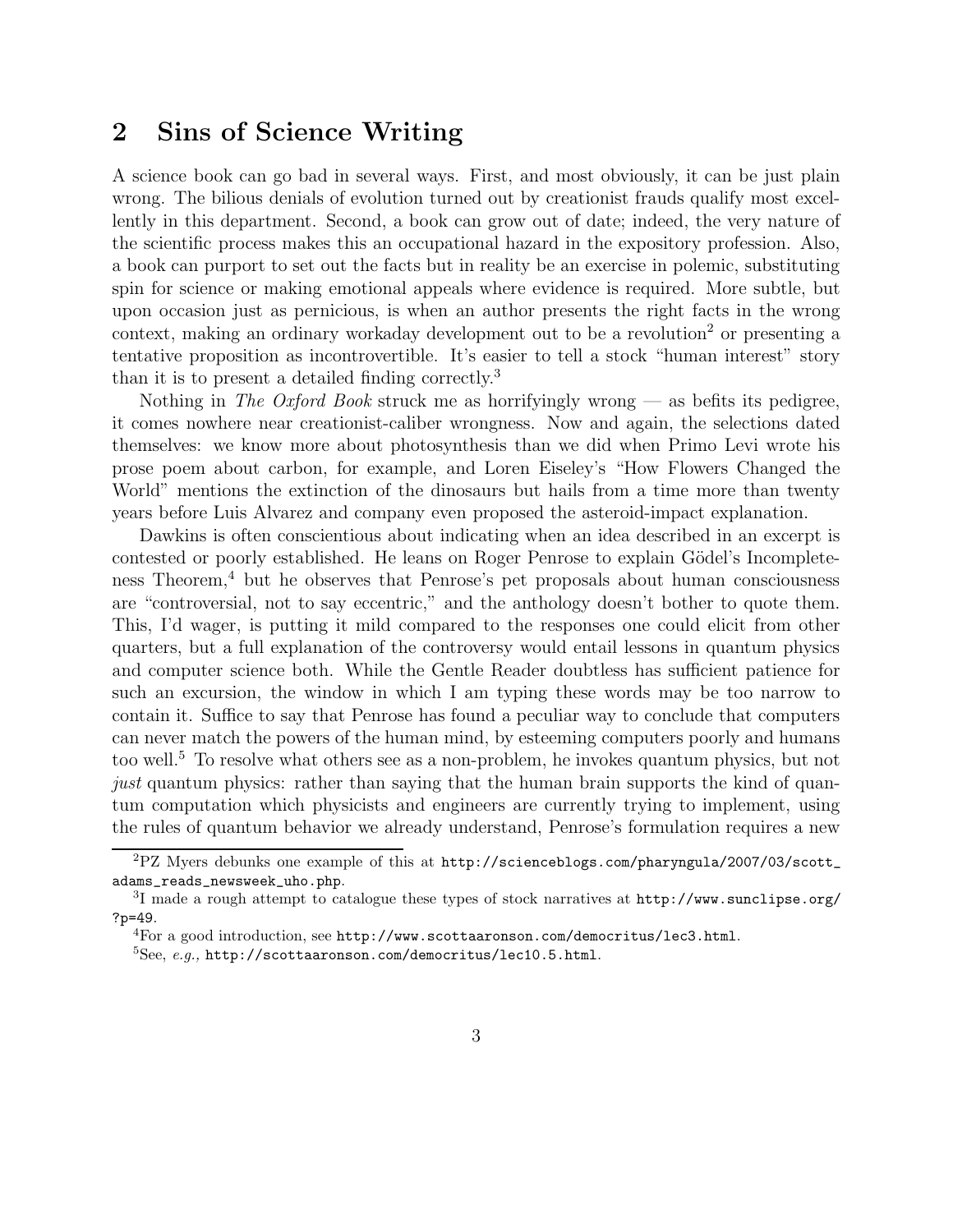kind of trans-quantum physics with extra-spooky powers that let it beat Gödel.<sup>6</sup> (Physicists are typically leery of inventing new fundamental postulates to account for a phenomenon — like human thought — which has only been observed in an infinitesimal fraction of the Universe.) Likewise, the suggestions for specific structures within brain cells which could support quantum computation, whether regular or the hypothetical trans-Gödelian kind, have essentially tanked.<sup>7</sup>

Similarly, the second selection in the book comes from *Just Six Numbers* (1999), a physics popularization by Martin Rees whose title refers to six "fundamental constants" of Nature. We know the values of these numbers, and we have to plug them into our equations for the fundamental physical laws, but we don't know why they have the values that they do. Dawkins notes, "They are just there; and many physicists, including Rees himself (though not, for example, Victor Stenger, a physicist for whom I also have a very high regard) believe that their precise values are crucial to the existence of a universe capable of producing biological evolution of some kind." The subtleties in this question are manifold, and by turns fascinating and exasperating. First of all, why six numbers? A reckoning made by physicist John Baez finds twenty more!<sup>8</sup> What's going on here?

The excerpt which Dawkins picked out discusses one particular number, the ratio of the gravitational force to the electromagnetic force. Of the four basic forces of Nature, these are the two whose effects can extend over distances larger than an atomic nucleus. Rees compares them by taking the ratio of the electrical repulsion between two protons and the gravitational attraction between the same two protons. Because both the electrical repulsion (remember, like charges repel) and the gravitational attraction depend in the same way on distance, that distance dependence drops out of the ratio. It works out that the force of gravity pulling the proton masses together is weaker than the electrical drive pushing them apart by ten to the thirty-sixth power, the figure which Rees calls N.

But waitaminnit! The strength of a gravitational pull depends on the mass which is doing the pulling (remember those astronauts jumping around on the Moon?). What if the proton had a different mass — wouldn't the ratio between electric and gravitational forces then turn out different? Where does the proton mass come from, anyway?

If you've been reading the news, you'll be jumping up now and screaming, "The Higgs boson!"<sup>9</sup> Yes, thanks to the Large Hadron Collider, the Higgs is all over the Net these days; physicists are looking for it, in part, to explain why particles have the masses they do. But

<sup>8</sup>See http://math.ucr.edu/home/baez/constants.html.

 ${}^{6}$ This point is made in, e.g., http://www-formal.stanford.edu/jmc/reviews/penrose1/penrose1. html.

<sup>&</sup>lt;sup>7</sup>A good, recent reference on this subject is A. Litt *et al.* (2006), "Is the Brain a Quantum Computer?" in the journal Cognitive Science.

<sup>&</sup>lt;sup>9</sup>If you've been hanging around science blogs too long, you'll even scream with a built-in hyperlink: http://www.hep.yorku.ca/what\_is\_higgs.html.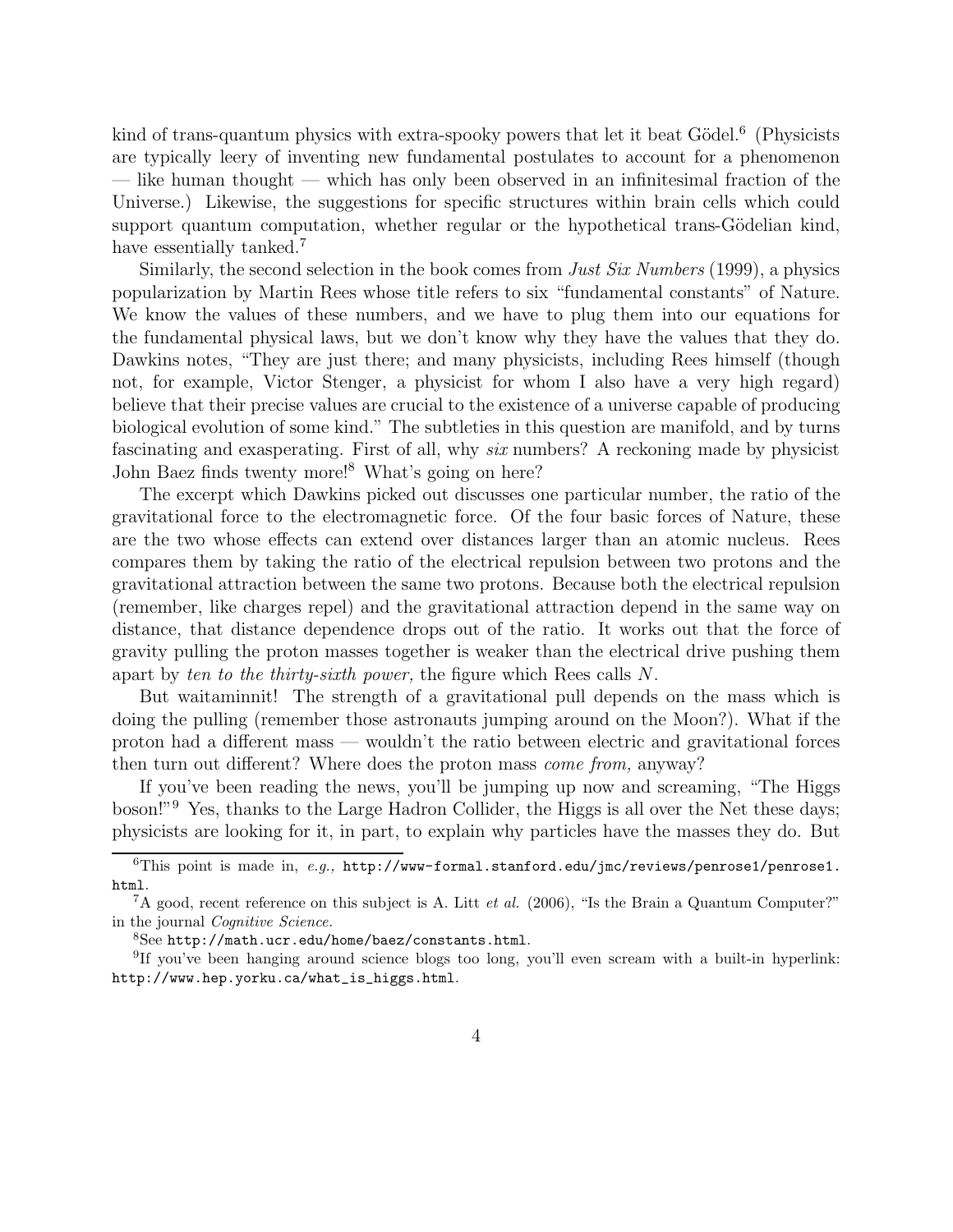that's not the whole story: $^{10}$ 

The Higgs mechanism gives mass to *elementary* particles, but the proton and neutron are not elementary. The majority of their mass comes from the forces binding their constituent quarks together! By Heisenberg's uncertainty principle, if you want your quarks to be localized in a tiny space, their momentum has to be, well, uncertain: the more you squeeze the possible places a quark can be, the more possibilities its momentum will "want" to explore. But if there's a chance for the momentum to be large, that means there's a chance the en- $\epsilon$ rgy is large, and in relativity, energy and mass are interconvertible — remember Einstein's  $E = mc^2$ ? So, having an attractive force bind three quarks together into a proton means that the proton will necessarily have mass, even if the quarks inside have none!

Thus, we can change our perspective, and instead of asking why gravity is so *weak*, ask instead why typical masses are so *small*. A conclusive answer to that will require finding the Higgs, or showing that the Higgs doesn't exist and finding whatever goes in its place. (As Baez points out, twenty-two of the twenty-six parameters he regards as "fundamental" relate to the Higgs and how it interacts with other particles.) Then we have to consider the binding forces which also contribute to the masses of composite particles, and the parameters which describe them. And it's by taking *combinations of these quantities* that we get down to Rees's "just six numbers." The ratio N must depend on the strong-force coupling constant, the masses of the up- and down-quarks inside the proton, the expectation value of the Higgs field. . . you get the idea.

Whether other values of the "Rees six" or the "Baez twenty-six" could yield Universes which might contain life, evolution and intelligence — well, that's a tough one, and the fairest answer is probably we just don't know. One might also ask, justifiably, "Even knowing these twenty-six different numbers, we have to have equations to plug them into! Why do the equations have the forms that they do? Could altogether different sets of formulas also describe Universes with life in them?" Arguments can be made to that effect,<sup>11</sup> but again, admitting ignorance might be the better part of intellectual valor.

### 3 A Puzzle Regarding Selection

So far, I've addressed points where, in my view, Dawkins edited as a good editor should. However, one selection has perplexed me, and after rereading and rethinking, I cannot shake the impression that Dawkins choose poorly. The passage in question comes from Robert Trivers's book Social Evolution (1985) and is called "The Group Selection Fallacy."

Ever since Darwin, biologists have tried to explain how social behaviors — cooperation,

 $10$ See, e.g., http://scitation.aip.org/journals/doc/PHTOAD-ft/vol\_54/iss\_6/12\_1.shtml.

 $11$ See, e.g., Sean Carroll's essay at http://www.infidels.org/library/modern/sean\_carroll/ cosmologists.html.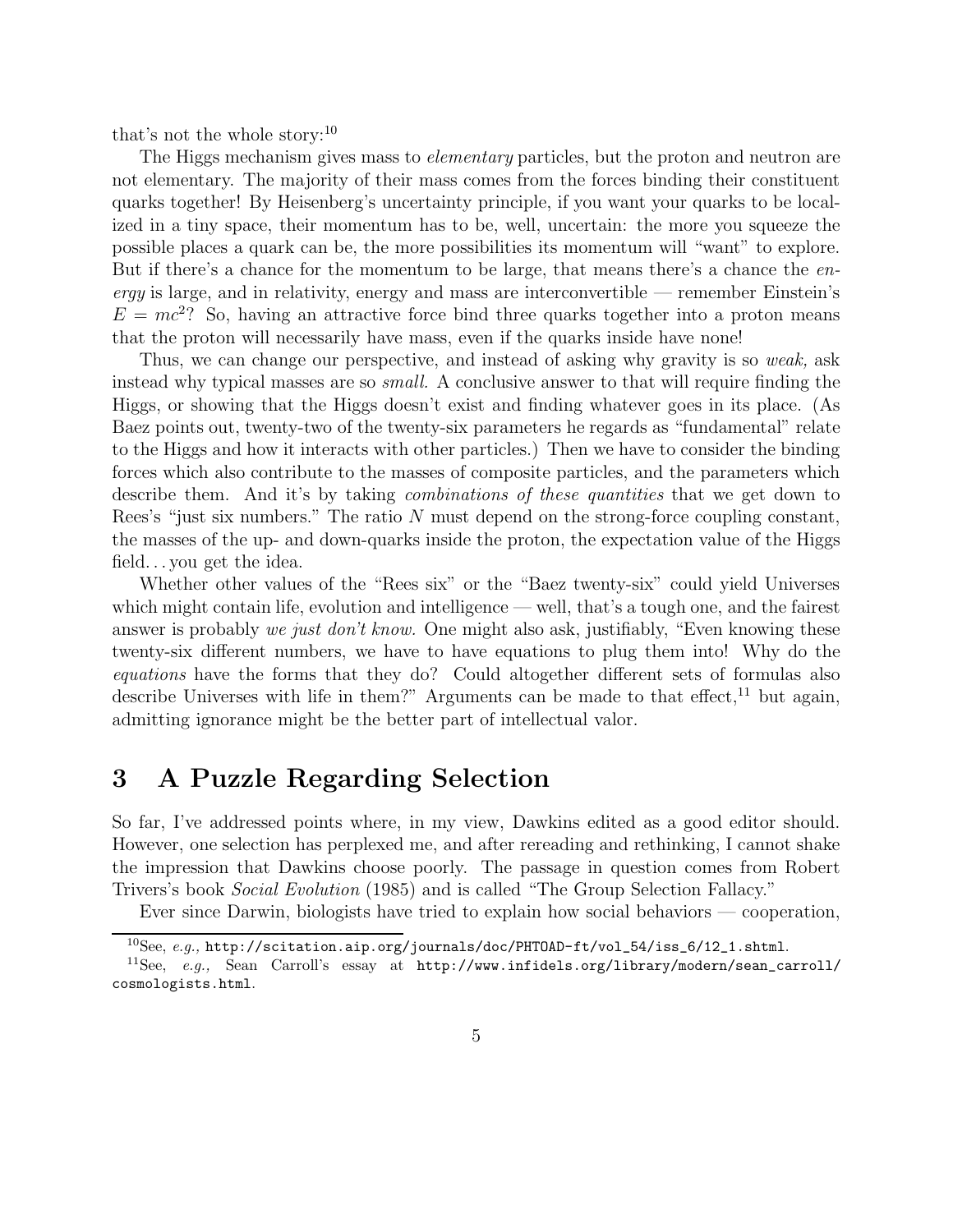even self-sacrifice — could emerge from natural selection, which seems to embody a dog-eatdog, dog-eat-cat world. What follows here is a physicists' caricature of an ongoing biological debate, one whose description this particular physics boffin has botched before, so reader, beware.

One explanation for how evolution could yield altruism, popular up through the 1950s, went something like this: imagine a species divided into several smaller sub-populations, like flocks or wandering herds. Some of the herds might be full of selfish individuals who act without regard to others in their vicinity, but other sub-populations might be full of altruists, whose cooperative behavior allows those sub-populations to produce more subpopulations, also full of altruists. If something in the environment kills off sub-populations, then the clusters of altruists will produce more offspring clusters than those comprised of selfish individuals, and this non-random survival of randomly varying replicators — in this case, the replicating units being taken as clusters — will lead to a species dominated by altruists.

On a first hearing, it sounds like a neat idea. But in the real world, it runs into problems: populations aren't rigidly divided, and instead, individuals flow through whatever demarcations you'd care to draw. Forces which kill off entire clusters at one go aren't so easy to come by. And the whole process is vulnerable to cheaters: a selfish mutant surrounded by altruists can benefit from the others' hard work. (The one lemming which doesn't jump off the cliff would, you'd think, have a better shot at spreading its genes all throughout lemming-kind.)

For a while, "group selection" was the default explanation for cooperative behaviors. For example, in the early 1960s the zoologist V. C. Wynne-Edwards compiled a thick volume documenting how different species use signaling mechanisms to determine their population density and, effectively, figure out how crowded the living situation is. Introducing the compendium, he said that group selection would have to be the explanation for these observations, since, well, that's how cooperative behaviors are explained. The responsibility of later generations is to separate the observations — on the aggressive behaviors of red grouse, the wintering habits of monarch butterflies, the roosting of starlings and so forth — from the explanation which was, in its time, superseded.

During this time, great advances were made in genetics: DNA was found to be the genetic material, the mapping from DNA sequences to protein sequences was unraveled, and — most crucially for this discussion — knowledge of genetics was combined with the principle of natural selection. Dawkins sets up this part of the story well, by quoting from George C. Williams:

Socrates consisted of the genes his parents gave him, the experiences they and his environment later provided, and a growth and development mediated by numerous meals. For all I know, he may have been very successful in the evolutionary sense of leaving numerous offspring. His phenotype, nevertheless,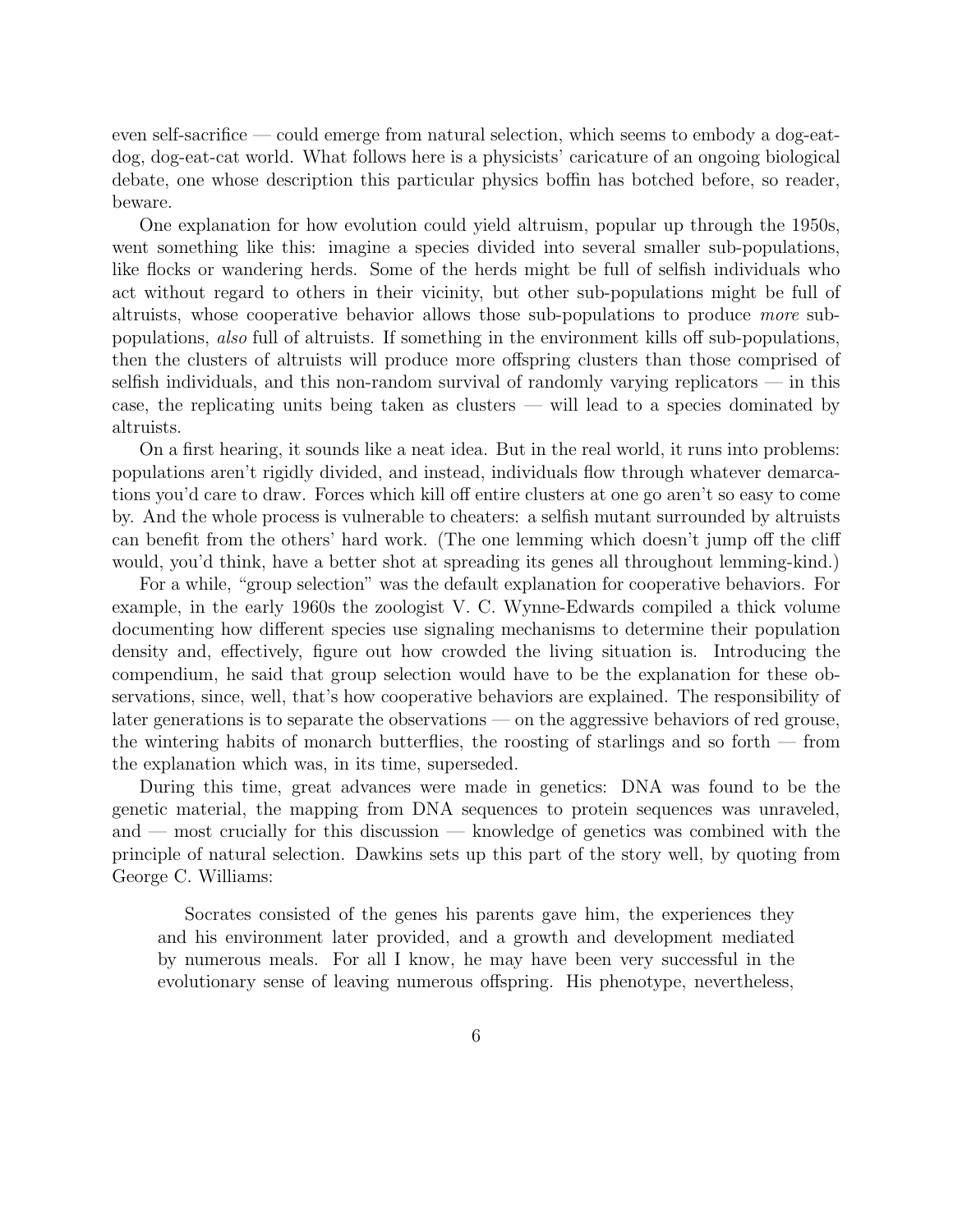was utterly destroyed by the hemlock and has never since been duplicated.

The extract from Williams's Adaptation and Natural Selection (1966) goes on to emphasize that the adaptations yielded by evolution must benefit genes, since all else dissolves, and only genes preserve an identity. (An ecologist might argue that organisms don't just inherit shuffled copies of their parents' genes, but also the environment which their parents' generation produced.<sup>12</sup> A developmental biologist might insist that genes do not directly yield behaviors, but rather, they code for proteins which mediate the expression of other genes in a mosh pit of biochemical interaction, unleashing patterns of cell growth which eventually unfold to form bodily structures which then exhibit ranges of behavior.<sup>13</sup> What counts as a "gene" for a population biologist might be an assemblage of different DNA sequences, each one of which a biochemist might call a "gene" — coding genes, non-coding genes, promoter genes, overlapping genes, Mexican jumping genes. . . The simplest solution might be to go mad.<sup>14</sup> But never mind all that now!)

How does this help us understand why one organism might give up its own chances at reproduction in order to help another? Well, take a gene's-eye view: copies of many of my particular genetic variants will be sitting inside the cells of my close relatives. So, as far as my genes are concerned, if my relatives survive, that's almost as good as my surviving. (If I live in a population which is scattered across a geographical region, and movement is limited, then I don't even need to go to the trouble of recognizing who's kin to me, since odds are, just about everybody I meet will be related to me at least moderately closely.)

Now, being an outsider to the whole biology profession, I'd like to be able to quote a biologist on this. Preferably a classic statement by a well-known biologist... wait, I've got this anthology of modern science writing, sitting right here! What does Robert Trivers say about how "kin selection" works?

Most examples of altruism can easily be explained by some benefit to kin or return benefit to the altruist, but these explanations were not well developed until the 1960's and '70's.

#### Fin.

The passage chosen from Trivers doesn't actually *explain* these "benefit to kin" or "return benefit to the altruist" ideas. Instead, we read at some length about how group selection dilutes the potency of the Darwinian insight, and how biologists might have embraced group selection because it was more difficult to read "Social Darwinism" implications in it. But it is Nature who determines how widely applicable the Darwinian insight is, and Social

<sup>&</sup>lt;sup>12</sup>See Simon Levin's remarks at http://www.seaturtle.org/PDF/Levin\_1992\_Ecology.pdf.

<sup>13</sup>PZ Myers addresses this issue in an introductory way at http://scienceblogs.com/pharyngula/2007/ 09/basics\_master\_control\_genes\_an.php.

 $14$ As evidenced by http://www.plosone.org/article/info:doi/10.1371/journal.pone.0001231.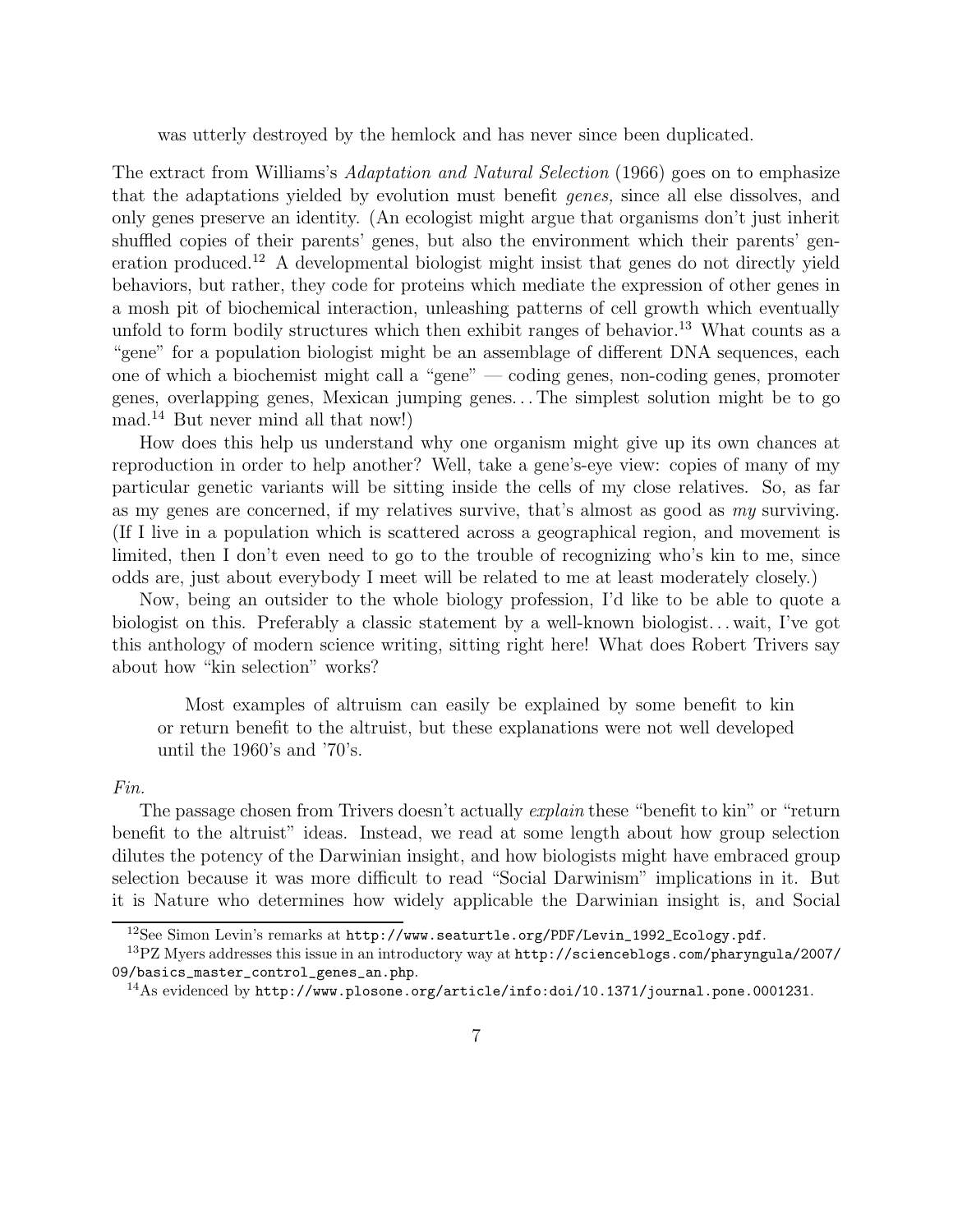Darwinism is fraught with so many flaws that if TwenCen biologists felt intimidated by it, well, so much the worse for them. *Scientific* arguments against group selection get three sentences out of as many pages.

The perplexity I felt upon first reading this selection grew, by fits and jumps, into a detectable irritation. After building up the case for a gene-centered view of evolution, when three pages on kin selection would be natural and almost necessary  $-$  say, a showcase of how benefit to kin can explain a particular, memorable observation — we tumble into a polemic which speculates about the sociology of scientists and makes only a glancing brush with scientific knowledge!

Arguments over the various proposed explanations for altruism are beyond the scope of this essay. They have featured strong personalities and biting condemnations; too often, they are complicated by confused terminology and failures of interdisciplinary communication. Field biologists argue with computer modelers who argue with microbiology experimentalists, while physicists fool themselves into thinking they can make real contributions, when in fact their points were made by ecologists years before. Some of the things called group selection are proven to be mathematically equivalent to some of the things called kin selection. Perhaps, stochastically, progress is made. I would have been happier if Dawkins had chosen a passage which explained biology rather than taking pot-shots at biologists; however, seeing that I've spent all this time talking about it, the Gentle Reader might infer that I inwardly enjoy doing so. As I said, The Oxford Book of Modern Science Writing provides an alloy of pleasures.

## 4 Mathematics

As indicated above, Dawkins includes mathematics in the sciences which his anthology samples. Some of the topics have a distinctly philosophical flavor (G¨odel's Incompleteness Theorem), while others have great historical significance (Cantor's hierarchy of infinities, the transcendence of  $\pi$  and the irrationality of  $\sqrt{2}$ ), and some, like Shannon's theory of information, see a great deal of practical use. Reading The Oxford Book will not turn the student into a practicing mathematician, nor will it directly build fluency in the mathematical tools used in scientific practice. However, as antidotes to the *fear of mathematics* induced by traumatic schoolhouse experiences, these selections are superb.

I should pull out one mathematical item for special consideration, as it is both a historical classic and, in regrettable consequence, one of the places where the age of the writing shows. Dawkins reproduces Martin Gardner's October 1970 column in *Scientific American*, the one which introduced Conway's Game of Life to the unsuspecting public.<sup>15</sup> (For some reason

<sup>15</sup>A Python implementation of Conway's Game of Life, perhaps pedagogically useful, can be found at http://www.sunclipse.org/?p=473.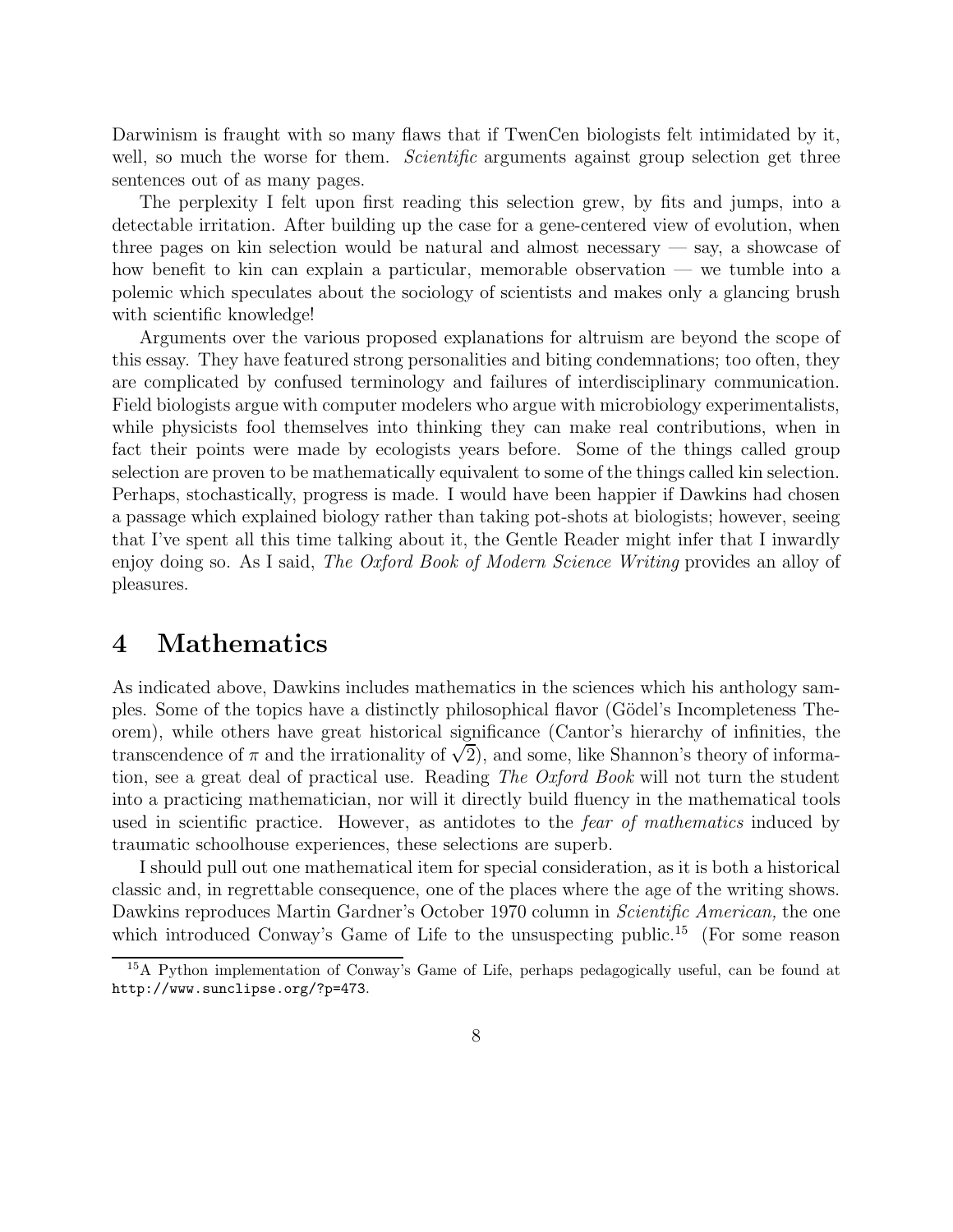I do not fathom, Dawkins cites Wolfram's doorstopper as a viable reference on the kind of "emergence" which Life makes so entrancing. The meme of citing Wolfram's name in this regard exhibits a fascinating infectiousness.<sup>16</sup>) Gardner's article has provoked almost forty years of madness and intricate beauty. So much has been said about Life elsewhere that I have little to observe here, except to note an item which perhaps should have been clarified in the context-setting material. Back in 1970, Gardner wrote,

Conway conjectures that no pattern can grow without limit. Put another way, any configuration with a finite number of counters cannot grow beyond a finite upper limit to the number of counters on the field. This is probably the deepest and most difficult question posed by the game. Conway has offered a prize of \$50 to the first person who can prove or disprove the conjecture before the end of the year. One way to disprove it would be to discover patterns that keep adding counters to the field: a 'gun' (a configuration that repeatedly shoots out moving objects such as the 'glider', to be explained below) or a 'puffer train' (a configuration that moves but leaves behind a trail of 'smoke').

Bill Gosper of MIT led a team which found a "glider gun" and made the result public in November, 1970. Gosper later discovered a puffer train, as well.

Dawkins chose to anthologize portions of the paper in which Alan Turing proposed what we now call the Turing Test. Leaving out Turing would be a sin of the first magnitude, and I suppose it's a bit of a crapshoot whether one decides to include the Test or the Machines. The former is our classic criterion for telling whether an artificial intelligence is thinking like a human, and the latter is a type of abstract device which lets us talk mathematically about what computation really is. Losing the Turing Machines is a sad occasion, since via the halting problem they provide a smooth path to  $Gödel$ <sup>17</sup>, while behind the scenes

<sup>17</sup>The ever-dependable computer science guru Scott Aaronson demonstrates this at  $http://www.$ scottaaronson.com/democritus/lec3.html.

 $16$ See http://www.cscs.umich.edu/~crshalizi/reviews/wolfram/. After this essay was first posted, a researcher in the cellular-automata field commented as follows:

My impression is that Wolfram's impact has been negative rather than positive; when serious people see a call to rebuild science on a CA basis, coming from a megalomaniac maverick who doesn't even acknowledge prior work by others, they are more likely to steer away than to follow. I blame on him most of the CA-crap I find on the web; the real research was started before he came in, went on without him, and was not impacted at all by his latest doorstopper. Yes, the volume he edited in the 80s was (and remains) an important reference, his numbering scheme became a standard and his pseudo-classification scheme was influential (motivating people to look for real classifications). All that said, I guess that the reason for the "fascinating infectiousness" of citing Wolfram is the lack of alternatives that are as conspicuos and as comprehensive; however, better science writing can be found in Holland's books, or Morovitz's, or Wikipedia, for that matter.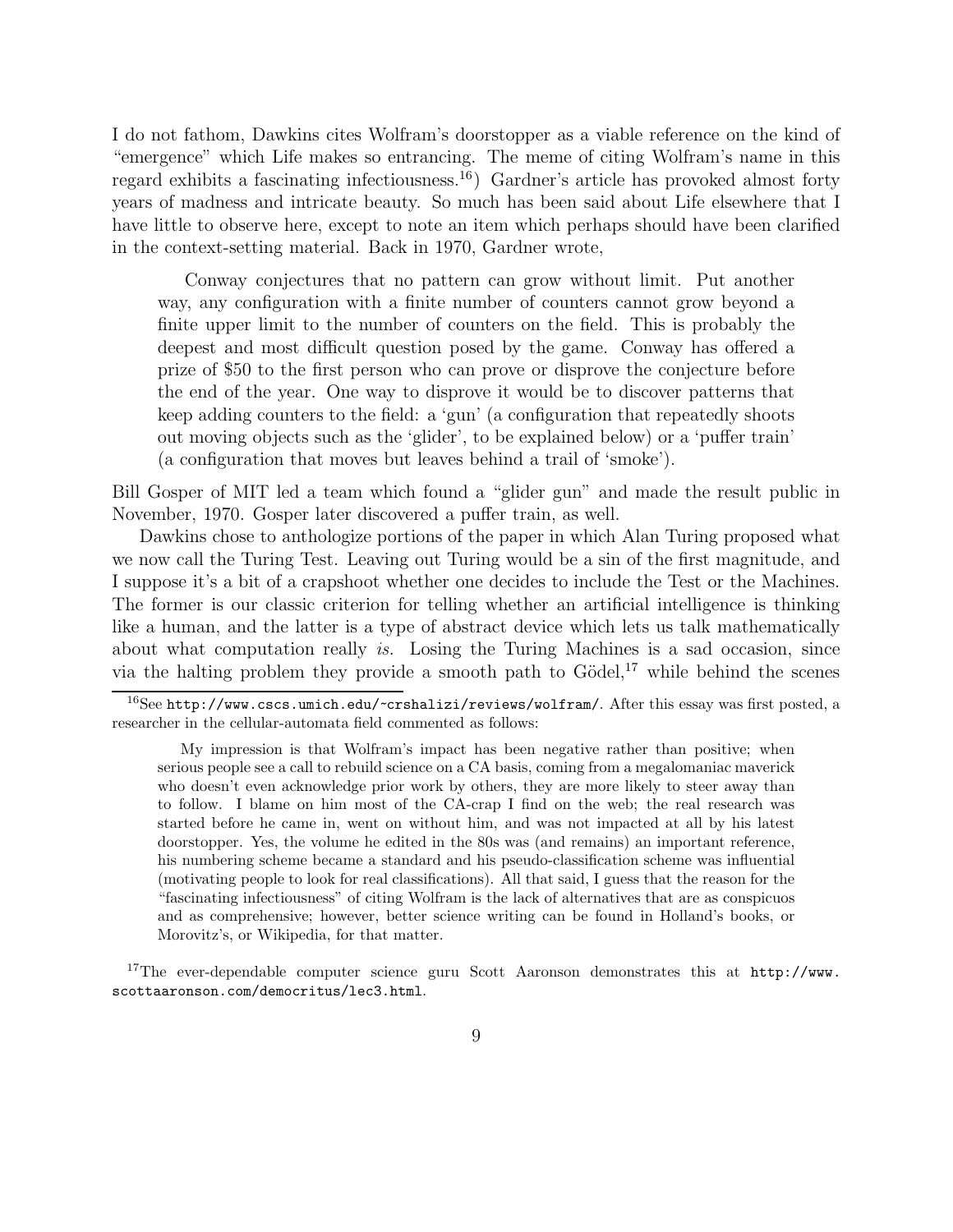they're joining forces with the cellular automata, because a Universal Turing Machine can be built in Conway's Game.<sup>18</sup> Every now and then, I wonder if, somewhere else in the multiverse of possibilities which string theory seems to permit, two-dimensional creatures with cellular-automaton brains made of a hundred trillion glider guns each are going about their Flatlander business and philosophizing about the impossibility of three-dimensional life. . .

### 5 Conclusion

I'm glad the world has this book in it. A book for the present day, The Oxford Book of Modern Science Writing is informative and inspiring, a departure point for new exploration. Far better to have it in hand and use it to anchor those discussions than to let its possibilities go to waste.

The volume ends on a note which had to have been deliberately chosen to soar. Like the conclusion of Yes, Virginia or Dark Side of the Moon, if it doesn't encompass absolutely everything, it's not for lack of trying. The final entry is taken from Carl Sagan's *Pale Blue* Dot (1994), and reproduces his famous contemplation on the picture *Voyager 1* returned, showing Earth from six billion kilometers away — just a point, filling less than a pixel in Voyager's camera, almost lost in an accidental ray of scattered sunlight.<sup>19</sup> A more recent photograph from the Cassini probe revisited the same theme: passing behind the planet Saturn in September 2005, Cassini saw the ringed world backlit by the Sun, a view which Earthbound astronomers could only glimpse in imagination.<sup>20</sup> Seeing *Cassini*'s pictures is to think, how clever we are, for sending our servant so far.

But the image has a flipside as well, a consequence of geometry: Earth is always much closer to the Sun than Saturn is, so to look towards the Sun from Saturn is to look in Earth's direction as well. And there, seemingly floating among Saturn's outer rings, is Earth, 1.5 billion kilometers distant. Just a touch of color, with the faintest trace of the Moon visible on close magnification — that's Cassini's home, and ours. In the years since Carl Sagan died, it has been perhaps the clearest example of a moment when those whose lives he touched all knew, "Carl would have loved that." From the vantage point our curiosity and our ingenuity have afforded us, we again look back to the world where we evolved, the world we share with untold millions of kindred species, the world beyond which we have never made a permanent home.

Again, we reflect: On this planet, a pixel across and a hyperlink in circumference, have lived every pacifist and every war criminal; every saint, prophet and demagogue; every

<sup>18</sup>See http://rendell-attic.org/gol/tm.htm.

 $^{19}$ This has been made into a video, viewable at  $http://www.youtube.com/watch?v=p86BPM1GV8M$ .

<sup>&</sup>lt;sup>20</sup>JPL provides this image at http://photojournal.jpl.nasa.gov/catalog/PIA08329.